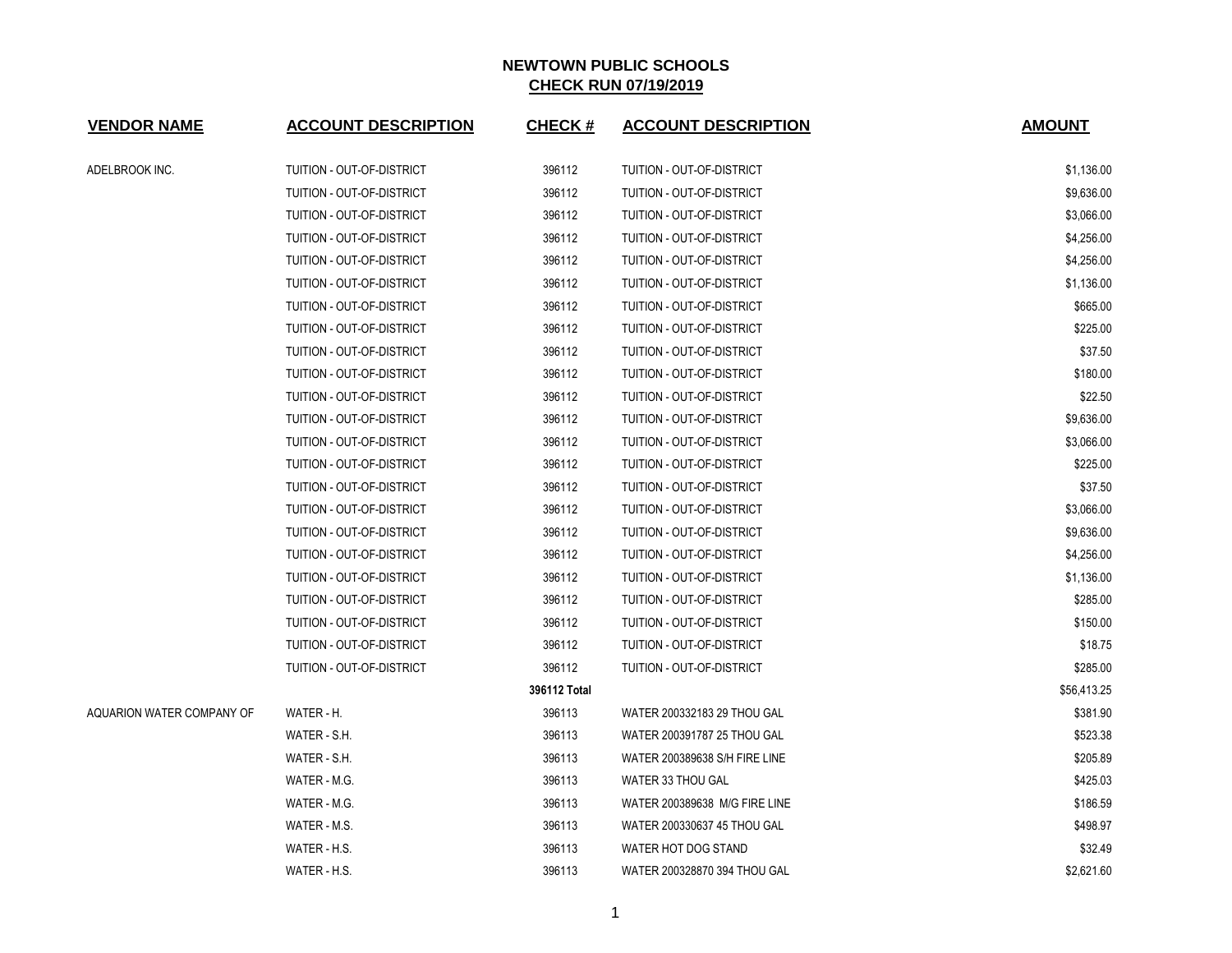| <b>VENDOR NAME</b>        | <b>ACCOUNT DESCRIPTION</b>            | <b>CHECK#</b> | <b>ACCOUNT DESCRIPTION</b>          | <b>AMOUNT</b> |
|---------------------------|---------------------------------------|---------------|-------------------------------------|---------------|
|                           |                                       |               |                                     |               |
| AQUARION WATER COMPANY OF | WATER - H.S.                          | 396113        | WATER 200327318 WATER H/S FIRE LINE | \$186.59      |
|                           | WATER - H.S.                          | 396113        | WATER 200328345 3 THOU GAL IRR      | \$212.46      |
|                           |                                       | 396113 Total  |                                     | \$5,274.90    |
| <b>BOOKSOURCE THE</b>     | TEXTBOOKS - CLASSROOM                 | 396114        | <b>BOOKS</b>                        | \$97.80       |
|                           |                                       | 396114 Total  |                                     | \$97.80       |
| DEVEREUX FOUNDATION THE   | TUITION - OUT-OF-DISTRICT             | 396115        | TUITION - OUT-OF-DISTRICT           | \$6,268.00    |
|                           |                                       | 396115 Total  |                                     | \$6,268.00    |
| DEVINE, PAUL              | STAFF TRAVEL - B & G ADMIN.           | 396116        | TRAVEL JUNE 2019                    | \$141.29      |
|                           |                                       | 396116 Total  |                                     | \$141.29      |
| EVERSOURCE (ELEC-BOE)     | ELECTRICITY - S.H.                    | 396117        | ELEC 51466947041 41,748. KWH        | \$8,156.80    |
|                           | ELECTRICITY - RIS.                    | 396117        | ELEC 51324453075 84,601. KWH        | \$18,405.23   |
|                           | ELECTRICITY - H.S.                    | 396117        | ELEC 51356633040 44. KWH            | \$90.73       |
|                           | ELECTRICITY - H.S.                    | 396117        | ELEC 51418253076 329,040. KWH       | \$53,646.23   |
|                           |                                       | 396117 Total  |                                     | \$80,298.99   |
| EVERSOURCE (GAS-BOE)      | PROPANE & NATURAL GAS - HAW.          | 396118        | GAS 320. CCF                        | \$804.01      |
| EVERSOURCE (GAS-BOE)      | PROPANE & NATURAL GAS - S.H.          | 396118        | GAS 57914087044 1620. CCF           | \$2,306.69    |
|                           | PROPANE & NATURAL GAS - M.G.          | 396118        | GAS 57511457020 3440. CCF           | \$1,475.04    |
|                           | PROPANE & NATURAL GAS - RIS.          | 396118        | GAS 57410220032 490. CCF            | \$4,149.86    |
|                           | PROPANE & NATURAL GAS - RIS.          | 396118        | GAS 57526160064 155.80 CCF          | \$247.77      |
|                           | PROPANE & NATURAL GAS - M.S.          | 396118        | GAS 57201350022 1110. CCF           | \$2,517.98    |
|                           | PROPANE & NATURAL GAS - H.S.          | 396118        | GAS 57445161052 1920. CCF           | \$5,499.28    |
|                           |                                       | 396118 Total  |                                     | \$17,000.63   |
| FULCO, MICHAEL N.PH.D     | PROF. SERV. - PSYCH/MED. EVAL.        | 396119        | COMP NEURO EVAL                     | \$3,800.00    |
|                           |                                       | 396119 Total  |                                     | \$3,800.00    |
| MASON W.B. INC.           | OFF. SUPPLIES - ADMIN.                | 396120        | <b>COPY PAPER</b>                   | \$193.01      |
|                           | <b>EQUIPMENT - DISTRICT FURNITURE</b> | 396120        | CENTRAL OFFICE FURNITURE            | \$1,099.00    |
|                           |                                       | 396120 Total  |                                     | \$1,292.01    |
| <b>MCGINNISS, AMY</b>     | CONTRACTED SERV. - SUPER.             | 396121        | <b>FINGERPRINTS</b>                 | \$15.00       |
|                           |                                       | 396121 Total  |                                     | \$15.00       |
| ONYX ASSET SERVICES GROUP | ELECTRICITY - RIS.                    | 396122        | ELEC 87,0004. KWH                   | \$5,289.84    |
|                           |                                       | 396122 Total  |                                     | \$5,289.84    |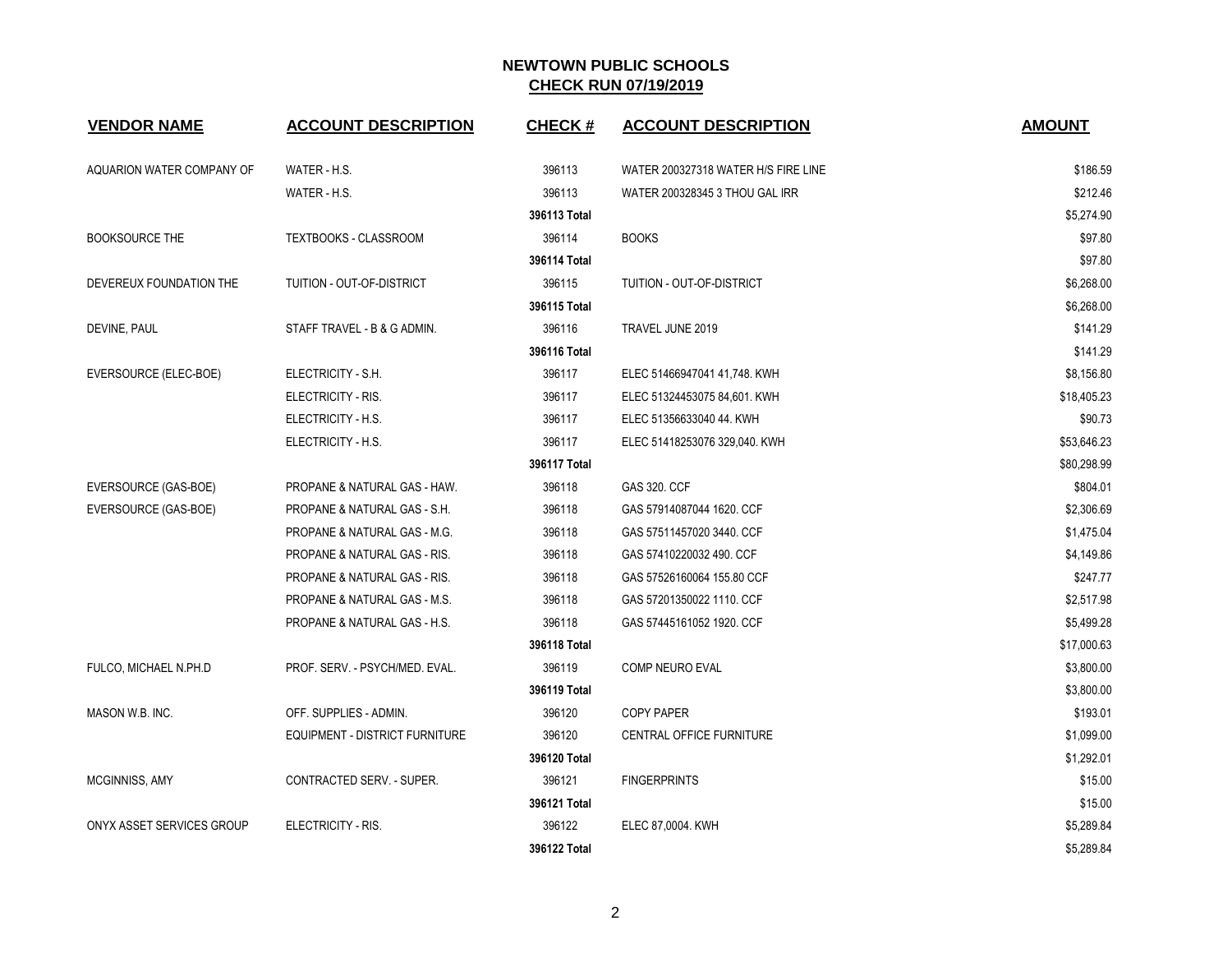| <b>VENDOR NAME</b>          | <b>ACCOUNT DESCRIPTION</b>        | <b>CHECK#</b> | <b>ACCOUNT DESCRIPTION</b>                                | <b>AMOUNT</b> |
|-----------------------------|-----------------------------------|---------------|-----------------------------------------------------------|---------------|
| ORNER, MAX                  | <b>TEACHERS - SUMMER PROGRAMS</b> | 396123        | ESY SERV 06/04/-06/14/2019                                | \$212.50      |
|                             |                                   | 396123 Total  |                                                           | \$212.50      |
| OTIS ELEVATOR COMPANY       | <b>B&amp;G CONTRACTED SERV.</b>   | 396124        | ELEVATOR SVC CONTRACT - HAWL/RIS 2018-2019                | \$954.63      |
|                             |                                   | 396124 Total  |                                                           | \$954.63      |
| SHIPMAN & GOODWIN LLP       | PROF. SERV. - SP. ED. LEGAL       | 396125        | SPEC ED LEGAL SERV                                        | \$10,260.00   |
|                             | PROF. SERV. - SUPER.              | 396125        | <b>SUPER LEGAL SERV</b>                                   | \$8,265.50    |
|                             |                                   | 396125 Total  |                                                           | \$18,525.50   |
| SPEECH PATHOLOGY GROUP LL   | CONTRACTED SERV. - SP/HEAR.       | 396126        | SP/HEAR SERV                                              | \$1,265.00    |
|                             |                                   | 396126 Total  |                                                           | \$1,265.00    |
| URGENT CARE MEDICAL ASSOC   | <b>MEDICAL INS. PREMIUMS</b>      | 396127        | POST OFFER                                                | \$250.00      |
|                             |                                   | 396127 Total  |                                                           | \$250.00      |
| <b>WELLSPRING FOUNDATIO</b> | <b>TUITION - OUT-OF-DISTRICT</b>  | 396128        | <b>TUITION - OUT-OF-DISTRICT</b>                          | \$503.75      |
|                             |                                   | 396128 Total  |                                                           | \$503.75      |
| ADMINISTRATOR UNEMPLOYMEN   | UNEMPLOYMENT COMP.                | 396129        | UNEMPLOYMENT MAY 2019                                     | \$6.00        |
|                             |                                   | 396129 Total  |                                                           | \$6.00        |
| AIRGAS USA, LLC             | CONTRACTED SERV. - TECH ED.       | 396130        | <b>CYLINDER RENTAL</b>                                    | \$43.70       |
|                             |                                   | 396130 Total  |                                                           | \$43.70       |
| ALARMS BY PRECISION         | <b>EMERGENCY REPAIRS - RIS.</b>   | 396131        | LOCK / ALARM EMERG REPAIRS - RIS                          | \$350.00      |
|                             | <b>EMERGENCY REPAIRS - M.S.</b>   | 396131        | LOCK / ALARM EMERG REPAIRS - NMS                          | \$275.00      |
|                             | <b>B&amp;G CONTRACTED SERV.</b>   | 396131        | FIRE/BURG ALARM MONITORING - ALL SCHOOLS 2019-2020        | \$5,640.00    |
|                             | B. & G. IMPROVE - H.S.            | 396131        | RIM STYLE EXIT DEVICE                                     | \$3,434.00    |
|                             |                                   | 396131 Total  |                                                           | \$9,699.00    |
| ARDINO, ERIN                | OFF. SUPPLIES - ADMIN.            | 396132        | Principals Meeting Supplies 7/10/19                       | \$63.12       |
|                             |                                   | 396132 Total  |                                                           | \$63.12       |
| ASCD                        | MEMBERSHIPS - CLASSROOM           | 396133        | Annual Membership Kris Feda Member#2448895                | \$49.00       |
|                             |                                   | 396133 Total  |                                                           | \$49.00       |
| <b>ATOMIC</b>               | MEMBERSHIPS - CLASSROOM           | 396134        | Annual Membership fedak@newtown.k12.ct.us                 | \$25.00       |
|                             |                                   | 396134 Total  |                                                           | \$25.00       |
| AUTO HOME COMMERCIAL        | <b>B&amp;G CONTRACTED SERV.</b>   | 396135        | REPAIR/MAINTENANCE CLOCKS & BELLS - ALL SCHOOLS 2019-2020 | \$1,062.90    |
|                             |                                   | 396135 Total  |                                                           | \$1,062.90    |
| B.E. PUBLISHING - C/O EDU   | TEXTBOOKS - BUSINESS ED.          | 396136        | Games Accounting Teachers Play Reference Book             | \$41.95       |
|                             |                                   | 396136 Total  |                                                           | \$41.95       |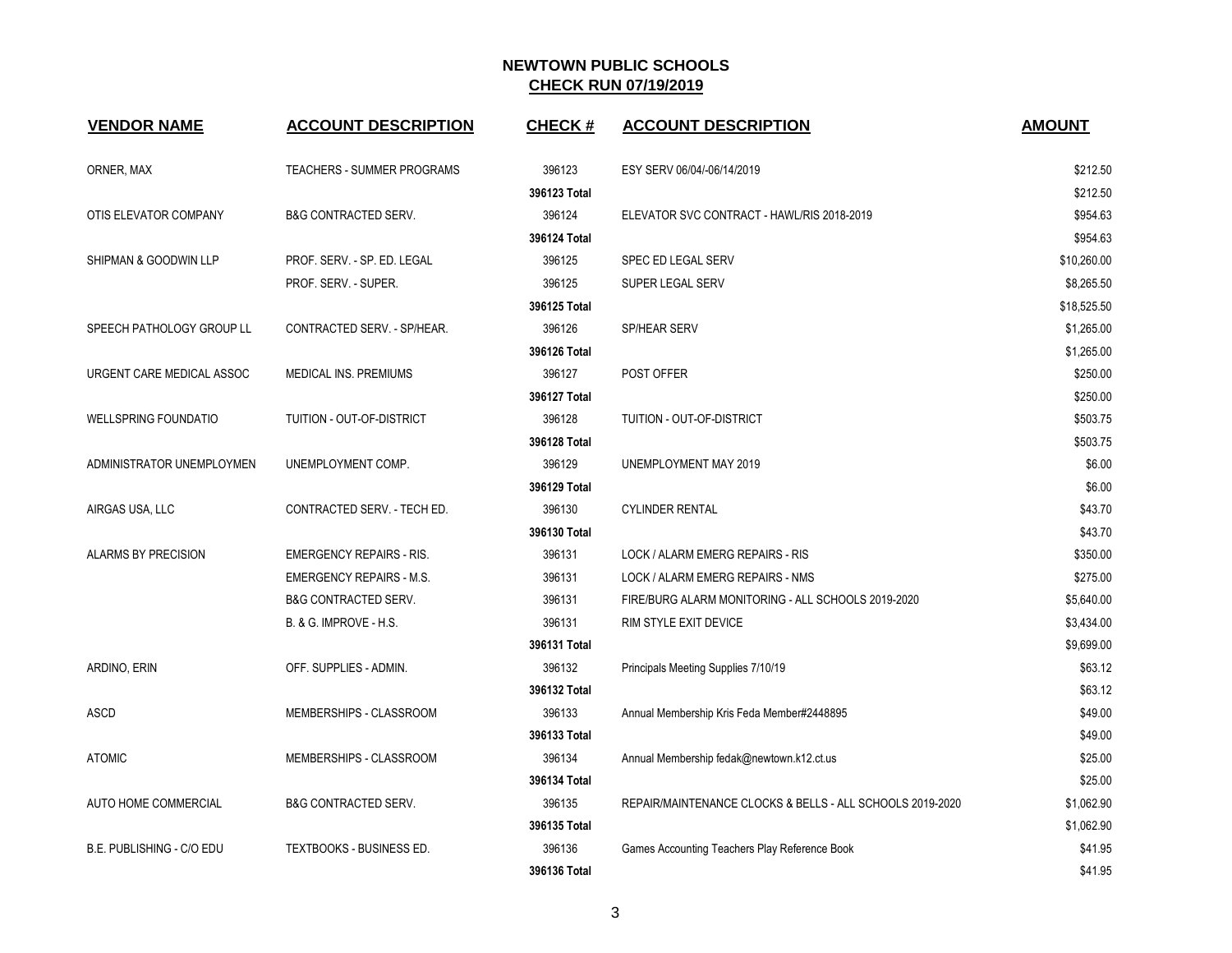| <b>VENDOR NAME</b>               | <b>ACCOUNT DESCRIPTION</b>    | <b>CHECK#</b> | <b>ACCOUNT DESCRIPTION</b>                                    | <b>AMOUNT</b> |
|----------------------------------|-------------------------------|---------------|---------------------------------------------------------------|---------------|
| <b>BGE FINANCIAL</b>             | <b>EQUIP RENTAL - MUSIC</b>   | 396137        | <b>TUBA LEASE PAYMENT</b>                                     | \$5,219.50    |
|                                  |                               | 396137 Total  |                                                               | \$5,219.50    |
| BOTSFORD POSTMASTER              | POSTAGE - ADMIN.              | 396138        | Rolls of 100, forever stamps                                  | \$825.00      |
|                                  | POSTAGE - ADMIN.              | 396138        | Forever Stamps, no shipping, Please send check to Middle Gate | \$24.75       |
|                                  |                               | 396138 Total  |                                                               | \$849.75      |
| CANON SOLUTIONS AMERICA I        | CONTRACTED SERV. - CLASSRM    | 396139        | 4TH OTR MANAGED PRINT SERVICES APR-JUN 2019                   | \$610.70      |
|                                  | CONTRACTED SERV. - CLASSRM    | 396139        | 4TH OTR MANAGED PRINT SERVICES APR-JUN 2019                   | \$897.80      |
|                                  | CONTRACTED SERV. - CLASSRM    | 396139        | 4TH OTR MANAGED PRINT SERVICES APR-JUN 2019                   | \$351.60      |
|                                  | CONTRACTED SERV. - CLASSRM    | 396139        | 4TH OTR MANAGED PRINT SERVICES APR-JUN 2019                   | \$816.74      |
|                                  | CONTRACTED SERV. - CLASSRM    | 396139        | 4TH OTR MANAGED PRINT SERVICES APR-JUN 2019                   | \$751.47      |
|                                  | CONTRACTED SERV. - CLASSRM    | 396139        | 4TH OTR MANAGED PRINT SERVICES APR-JUN 2019                   | \$1,033.46    |
|                                  | CONTRACTED SERV. - CLASSRM    | 396139        | 4TH OTR MANAGED PRINT SERVICES APR-JUN 2019                   | \$2,160.53    |
|                                  | CONTRACTED SERV. - BUS. SERV. | 396139        | 4TH OTR MANAGED PRINT SERVICES APR-JUN 2019                   | \$278.51      |
|                                  |                               | 396139 Total  |                                                               | \$6,900.81    |
| CDW GOVERNMENT, INC.             | REPAIRS - INFO. TECH.         | 396140        | Replacement battery for RBC7 for UPS 1500                     | \$98.11       |
|                                  | EQUIPMENT - INFO. TECH.       | 396140        | Anywhere Cart 36 Bay Chrome Cart with 15 minute Cycle Part\   | \$780.00      |
|                                  | EQUIPMENT - SP/HEAR.          | 396140        | ANYWHERE CART 36-BAY CHARGING CART ITEM 5073318               | \$780.00      |
|                                  |                               | 396140 Total  |                                                               | \$1,658.11    |
| <b>CONSTRUCTION TRAINING</b>     | STAFF TRAIN. - B&G ADMIN.     | 396141        | ELECTRICIAN HANDBOOK FOR CODE CLASS                           | \$200.00      |
|                                  |                               | 396141 Total  |                                                               | \$200.00      |
| <b>CREATIVE FINANCIAL STAFFI</b> | <b>EXTRA WORK - DISTRICT</b>  | 396142        | STAFFING SERV FOR PAYROLL POSITION                            | \$1,260.00    |
|                                  |                               | 396142 Total  |                                                               | \$1,260.00    |
| DECKER EQUIPMENT/SCHOOL F        | INSTR. SUPPLIES - CLASSROOM   | 396143        | 2 inch cork strips for classrooms.                            | \$172.92      |
|                                  | INSTR. SUPPLIES - CLASSROOM   | 396143        | Shipping charge. See attached quote                           | \$22.69       |
|                                  |                               | 396143 Total  |                                                               | \$195.61      |
| DEMCO INC.                       | SUPPLIES - LIBRARY            | 396144        | Kapco Easy Cover II #WJ14200290                               | \$53.38       |
|                                  | SUPPLIES - LIBRARY            | 396144        | Post-It Date Due Slips #WS13592250                            | \$31.65       |
|                                  | <b>SUPPLIES - LIBRARY</b>     | 396144        | Securefold Book Jacket Cover 10 #WS12201110                   | \$9.49        |
|                                  | <b>SUPPLIES - LIBRARY</b>     | 396144        | Securefold Book Jacket Cover 12inch WS12201120                | \$11.39       |
|                                  | <b>SUPPLIES - LIBRARY</b>     | 396144        | HygenX Disposable Cleaning Tech Wipes #WE13761170             | \$6.69        |
|                                  | <b>SUPPLIES - LIBRARY</b>     | 396144        | J-LAR Polypro Tape #WS16202900                                | \$14.47       |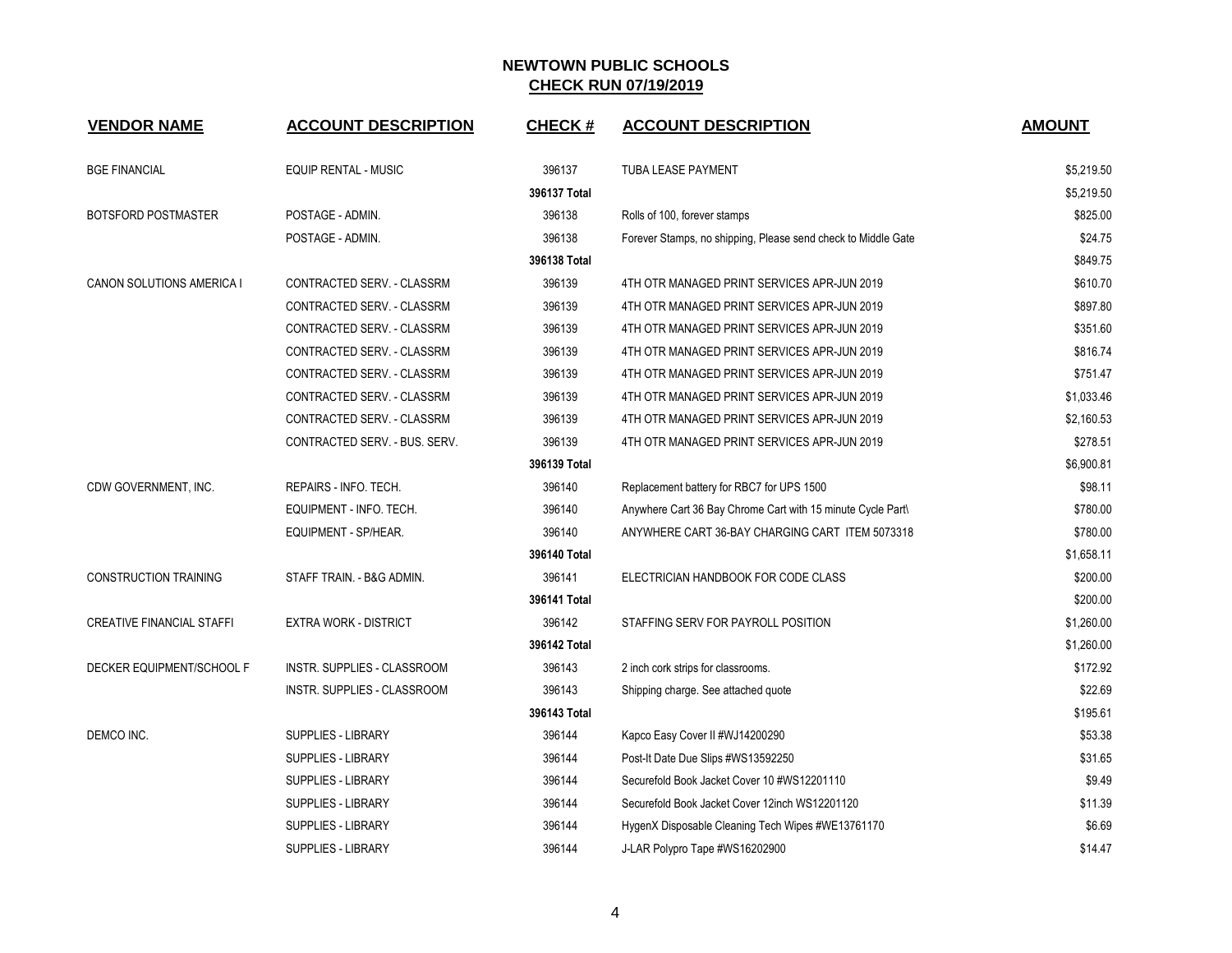| <b>VENDOR NAME</b>           | <b>ACCOUNT DESCRIPTION</b>        | <b>CHECK#</b> | <b>ACCOUNT DESCRIPTION</b>                        | <b>AMOUNT</b> |
|------------------------------|-----------------------------------|---------------|---------------------------------------------------|---------------|
| DEMCO INC.                   | <b>SUPPLIES - LIBRARY</b>         | 396144        | 8 inch Metal Mica letters.                        | \$225.51      |
|                              | <b>SUPPLIES - LIBRARY</b>         | 396144        | Shipping.                                         | \$14.41       |
|                              |                                   | 396144 Total  |                                                   | \$366.99      |
| <b>EDADVANCE</b>             | TUITION - OUT-OF-DISTRICT         | 396145        | ESY PW JULY 10 AUG 1 19 DAYS                      | \$7,205.45    |
|                              | TUITION - OUT-OF-DISTRICT         | 396145        | ESY TH 19 DAYS                                    | \$8,678.47    |
|                              | TUITION - OUT-OF-DISTRICT         | 396145        | ESY CF 19 DAYS                                    | \$7,205.45    |
|                              | TUITION - OUT-OF-DISTRICT         | 396145        | ESY RC 19 DAYS                                    | \$9,905.45    |
|                              | TUITION - OUT-OF-DISTRICT         | 396145        | ESY RA 19 DAYS                                    | \$7,655.45    |
|                              |                                   | 396145 Total  |                                                   | \$40,650.27   |
| <b>ENCYCLOPEDIA BRITANN</b>  | CONTRACTED SERV. - LIBRARY        | 396146        | BRITANNICA ONLINE & IMAGEQUEST ONLINE 2019/20 HAW | \$258.13      |
|                              | CONTRACTED SERV. - LIBRARY        | 396146        | BRITANNICA ONLINE & IMAGEQUEST ONLINE 2019/20 S/H | \$298.80      |
|                              | CONTRACTED SERV. - LIBRARY        | 396146        | BRITANNICA ONLINE & IMAGEQUEST ONLINE 2019/20 M/G | \$298.80      |
|                              | <b>CONTRACTED SERV. - LIBRARY</b> | 396146        | BRITANNICA ONLINE & IMAGEQUEST ONLINE 2019/20 HOM | \$235.72      |
|                              | <b>CONTRACTED SERV. - LIBRARY</b> | 396146        | BRITANNICA ONLINE & IMAGEQUEST ONLINE 2019/20 RIS | \$517.92      |
|                              | CONTRACTED SERV. - LIBRARY        | 396146        | BRITANNICA ONLINE & IMAGEQUEST ONLINE 2019/20 M/S | \$377.30      |
|                              | <b>SUPPLIES - LIBRARY</b>         | 396146        | BRITANNICA ONLINE & IMAGEQUEST ONLI               | \$1,397.72    |
|                              |                                   | 396146 Total  |                                                   | \$3,384.39    |
| <b>FRONTIER</b>              | <b>TELEPHONE &amp; CABLE</b>      | 396147        | TELEPHONE SERV 2019/20                            | \$847.19      |
|                              |                                   | 396147 Total  |                                                   | \$847.19      |
| <b>FRONTIER</b>              | <b>TELEPHONE &amp; CABLE</b>      | 396148        | TELEPHONE SERV 2019/20                            | \$594.49      |
|                              |                                   | 396148 Total  |                                                   | \$594.49      |
| <b>FRONTIER</b>              | <b>TELEPHONE &amp; CABLE</b>      | 396149        | TELEPHONE SERV 2019/20                            | \$2,060.03    |
|                              |                                   | 396149 Total  |                                                   | \$2,060.03    |
| <b>FRONTIER</b>              | <b>TELEPHONE &amp; CABLE</b>      | 396150        | TELEPHONE SERV 2019/20                            | \$71.36       |
|                              |                                   | 396150 Total  |                                                   | \$71.36       |
| <b>GLOBAL MECHANICAL LLC</b> | <b>EMERGENCY REPAIRS - M.G.</b>   | 396151        | WATER PUMP LEAKING COMP RM - MG                   | \$722.56      |
|                              | <b>EMERGENCY REPAIRS - RIS.</b>   | 396151        | ROOFTOP DUCT REPAIR - RIS                         | \$2,307.96    |
|                              | <b>EMERGENCY REPAIRS - M.G.</b>   | 396151        | CHARGE SPLIT AC TEACHERS RM - MG                  | \$390.00      |
|                              |                                   | 396151 Total  |                                                   | \$3,420.52    |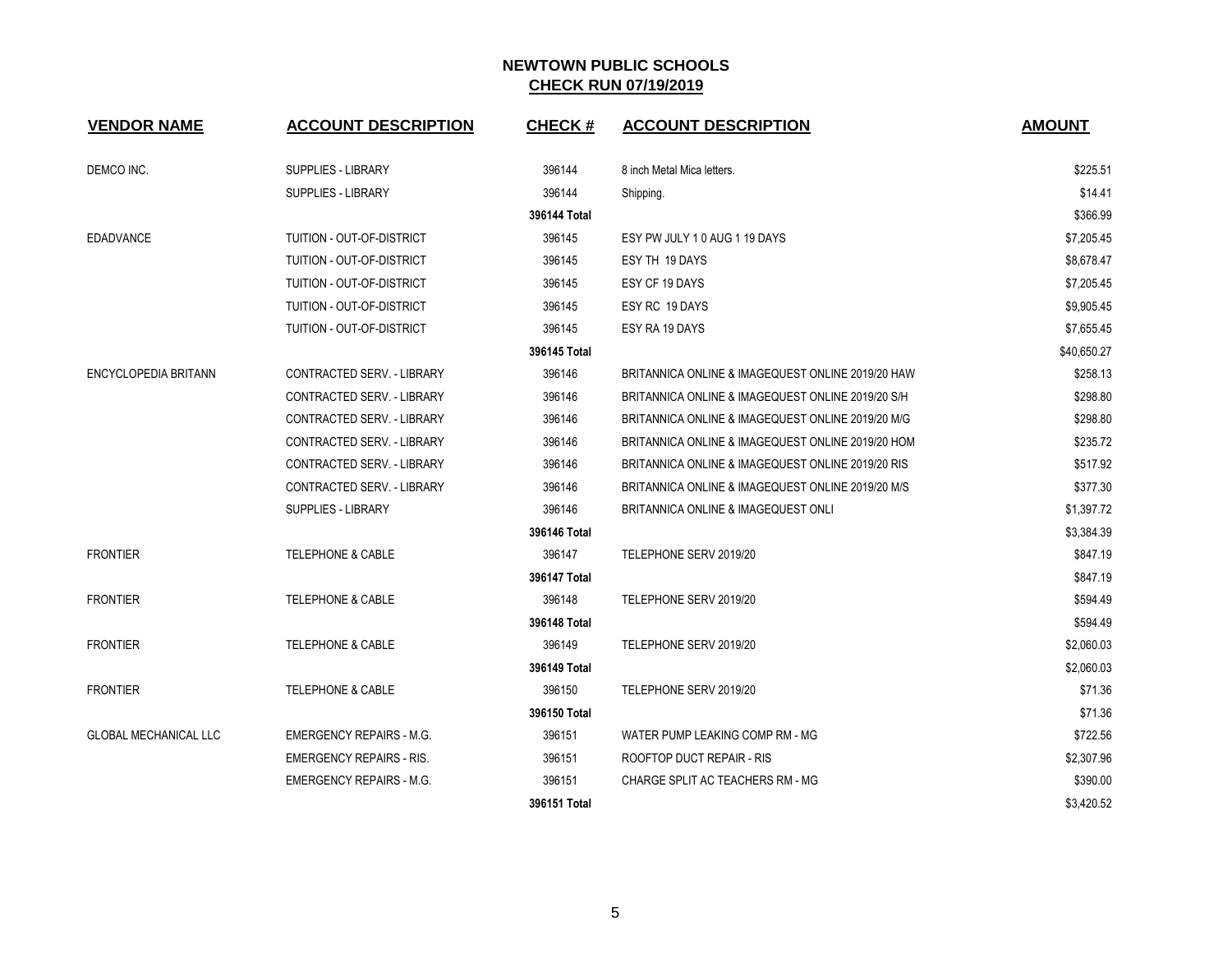| <b>VENDOR NAME</b>        | <b>ACCOUNT DESCRIPTION</b>          | <b>CHECK#</b> | <b>ACCOUNT DESCRIPTION</b>                                      | <b>AMOUNT</b> |
|---------------------------|-------------------------------------|---------------|-----------------------------------------------------------------|---------------|
| <b>GRAINGER</b>           | B. & G. REPAIRS - H.                | 396152        | AC WINDOW UNIT 28000 BTU - HAWL SPECIAL NEEDS                   | \$728.50      |
|                           | B. & G. REPAIRS - M.G.              | 396152        | BATHROOM FAN - MG STAFF RESTROOM                                | \$74.66       |
|                           | <b>EMERGENCY REPAIRS - GEN.</b>     | 396152        | AC WINDOW UNIT 15000 BTU - MAINT SH                             | \$488.55      |
|                           |                                     | 396152 Total  |                                                                 | \$1,291.71    |
| <b>PRIVATE</b>            | TUITION - OUT-OF-DISTRICT           | 396153        | TUITION - OUT-OF-DISTRICT                                       | \$2,880.00    |
|                           |                                     | 396153 Total  |                                                                 | \$2,880.00    |
| HB COMMUNICATIONS INC.    | REPAIRS - INFO. TECH.               | 396154        | Epson Powerlite 530 - with mount, adapter plate, cables         | \$1,403.00    |
|                           |                                     | 396154 Total  |                                                                 | \$1,403.00    |
| HOPE KING TEACHING RESOUR | STAFF TRAIN. - CLASSROOM            | 396155        | Conference-Get Your Teaching On                                 | \$391.00      |
|                           |                                     | 396155 Total  |                                                                 | \$391.00      |
| ICMA RETIREMENT CORPORATI | PENSION PLAN                        | 396156        | 4 QTR ANNUAL PLAN FEE 2019/20                                   | \$250.00      |
|                           |                                     | 396156 Total  |                                                                 | \$250.00      |
| INTERSTATE & LAKELAND LUM | B. & G. REPAIRS - HOM.              | 396157        | CABINET JOB - HOM                                               | \$114.37      |
|                           |                                     | 396157 Total  |                                                                 | \$114.37      |
| <b>PRIVATE</b>            | TUITION - OUT-OF-DISTRICT           | 396158        | TUITION - OUT-OF-DISTRICT                                       | \$3,949.00    |
|                           |                                     | 396158 Total  |                                                                 | \$3,949.00    |
| MASON W.B. INC.           | <b>INSTR. SUPPLIES - CLASSROOM</b>  | 396159        | For classroom items through the year.                           | \$1,000.65    |
|                           | INSTR. SUPPLIES - CLASSROOM         | 396159        | Classroom items                                                 | \$210.67      |
|                           | INSTR. SUPPLIES - CLASSROOM         | 396159        | Classroom items                                                 | \$783.08      |
|                           | OFF. SUPPLIES - BUS. SERV.          | 396159        | COFFEE 2019/20                                                  | \$62.95       |
|                           | OFF. SUPPLIES - PUPIL SERV.         | 396159        | <b>WATER</b>                                                    | \$39.54       |
|                           |                                     | 396159 Total  |                                                                 | \$2,096.89    |
| MATHEMATICAL OLYMPIADS    | MEMBERSHIPS - CLASSROOM             | 396160        | Annual Membership - Team ID#648201 - no shipping                | \$119.00      |
|                           |                                     | 396160 Total  |                                                                 | \$119.00      |
| MILESTONES BEHAVIORAL SER | TUITION - OUT-OF-DISTRICT           | 396161        | TUITION - OUT-OF-DISTRICT                                       | \$14,204.50   |
|                           | TUITION - OUT-OF-DISTRICT           | 396161        | TUITION - OUT-OF-DISTRICT                                       | \$14,204.50   |
|                           |                                     | 396161 Total  |                                                                 | \$28,409.00   |
| MILLS, RICHARD            | <b>B&amp;G SUPPLIES - CUSTODIAL</b> | 396162        | SHOES (100374)                                                  | \$150.00      |
|                           |                                     | 396162 Total  |                                                                 | \$150.00      |
| MONROE ELECTRIC LLC       | REPAIRS - INFO. TECH.               | 396163        | Repairs to plates, ports, electrical for damages in B246 at NHS | \$1,155.00    |
|                           |                                     | 396163 Total  |                                                                 | \$1,155.00    |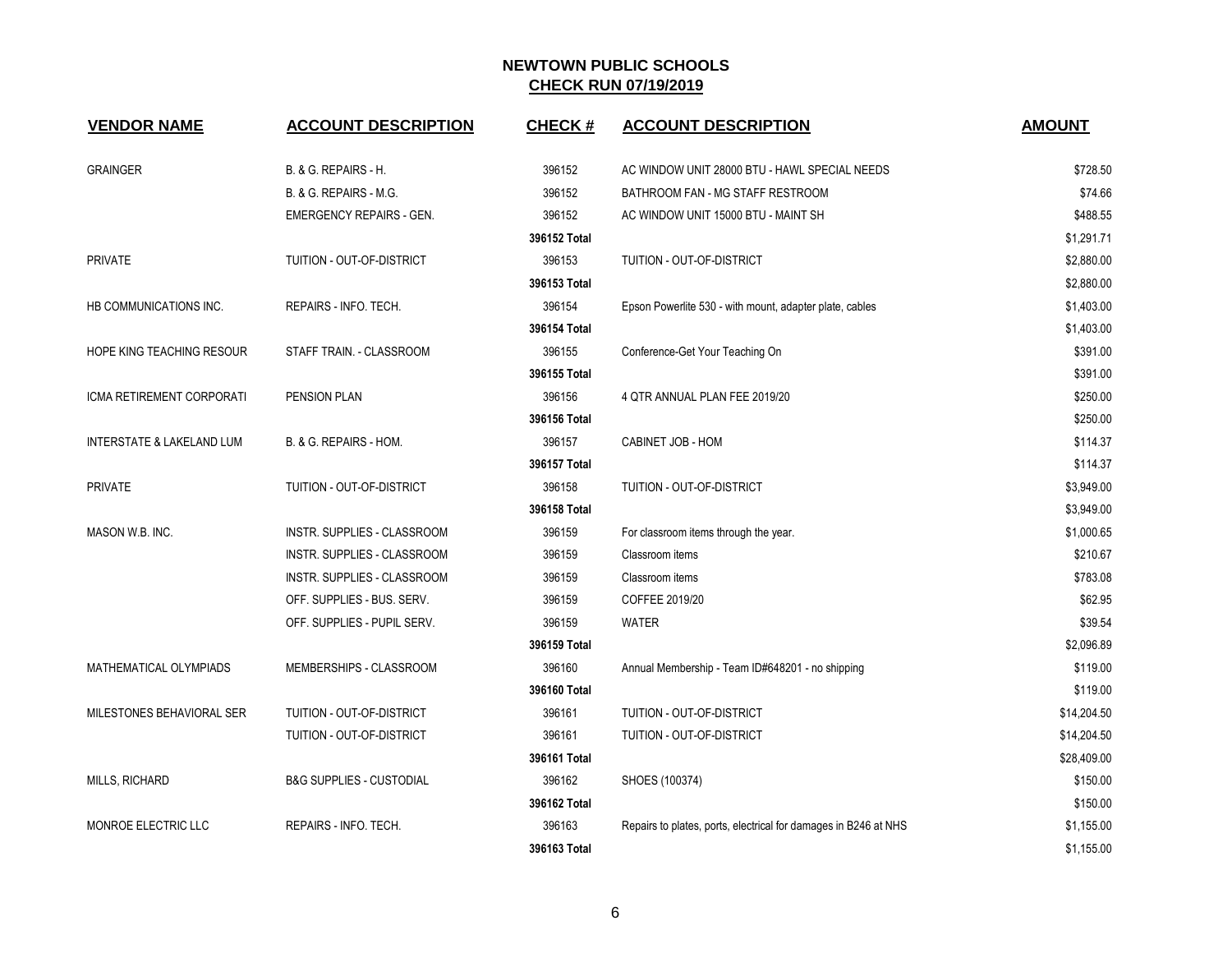| <b>VENDOR NAME</b>          | <b>ACCOUNT DESCRIPTION</b>          | <b>CHECK#</b> | <b>ACCOUNT DESCRIPTION</b>                                       | <b>AMOUNT</b> |
|-----------------------------|-------------------------------------|---------------|------------------------------------------------------------------|---------------|
| MORSE & CO, E.A.            | <b>B&amp;G SUPPLIES - CUSTODIAL</b> | 396164        | FLOOR WAX - CUST SUPPLIES                                        | \$444.90      |
|                             |                                     | 396164 Total  |                                                                  | \$444.90      |
| <b>MYSTERY SCIENCE INC.</b> | OTHER SUPPLIES - STAFF DEVELOP.     | 396165        | Mystery Science 2019-2020 District Membership Includes 5 schools | \$4,995.00    |
|                             |                                     | 396165 Total  |                                                                  | \$4,995.00    |
| <b>NCSM</b>                 | MEMBERSHIPS - CLASSROOM             | 396166        | Annual Electronic Membership Kris Feda Member# 36829             | \$70.00       |
|                             |                                     | 396166 Total  |                                                                  | \$70.00       |
| NEW ENGLAND ASSOC. O        | MEMBERSHIPS - ADMIN.                | 396167        | MEMBERSHIP FEES 19-20                                            | \$4,515.00    |
|                             |                                     | 396167 Total  |                                                                  | \$4,515.00    |
| <b>NEW HORIZONS</b>         | STAFF TRAIN. - INFO. TECH.          | 396168        | Unity Connection Administration 2 days 7/18 & 7/19               | \$1,000.00    |
|                             |                                     | 396168 Total  |                                                                  | \$1,000.00    |
| NEWTOWN BOARD OF EDU        | <b>MEDICAL INS. PREMIUMS</b>        | 396169        | <b>LONG TERM DISABILITY</b>                                      | \$2,298.15    |
|                             | MEDICAL INS. PREMIUMS               | 396169        | TRAVEL ACCIDENT PREMIUM                                          | \$1,200.00    |
|                             | <b>ADMINISTRATION FEES</b>          | 396169        | RETIREE ADM FEE                                                  | \$185.00      |
|                             | LIFE INSURANCE                      | 396169        | <b>AD&amp;D PREMIUM</b>                                          | \$1,168.34    |
|                             | LIFE INSURANCE                      | 396169        | LIFE PREMIUM                                                     | \$5,841.73    |
|                             |                                     | 396169 Total  |                                                                  | \$10,693.22   |
| <b>NWEA</b>                 | CONTRACTED SERV. - STAFF DEVELOP.   | 396170        | NWEA MAP Growth: Math Reading and Language                       | \$34,074.50   |
|                             |                                     | 396170 Total  |                                                                  | \$34,074.50   |
| ORNER, MAX                  | TEACHERS - SUMMER PROGRAMS          | 396171        | <b>ESY SERV</b>                                                  | \$1,487.50    |
|                             |                                     | 396171 Total  |                                                                  | \$1,487.50    |
| POMPANO, MARK J.            | STAFF TRAVEL - SECURITY             | 396172        | AFT TEACH CONF REIMB                                             | \$670.43      |
|                             |                                     | 396172 Total  |                                                                  | \$670.43      |
| POSTMASTER - NEWTOWN        | POSTAGE - ADMIN.                    | 396173        | 100/Roll of Forever Stamps - no shipping                         | \$715.00      |
|                             |                                     | 396173 Total  |                                                                  | \$715.00      |
| <b>QUILL CORPORATION</b>    | INSTR. SUPPLIES - CLASSROOM         | 396174        | Kleenex facial tissues                                           | \$1,386.90    |
|                             | INSTR. SUPPLIES - CLASSROOM         | 396174        | Crayola markers - assorted                                       | \$120.48      |
|                             | INSTR. SUPPLIES - CLASSROOM         | 396174        | Expo dry erase markers - black free shipping                     | \$202.80      |
|                             |                                     | 396174 Total  |                                                                  | \$1,710.18    |
| REALLY GOOD STUFF INC.      | INSTR. SUPPLIES - CLASSROOM         | 396175        | Student Book Bags for Reading Dept.                              | \$419.20      |
|                             | INSTR. SUPPLIES - CLASSROOM         | 396175        | Desk Helpers - 1st, 2nd, 3rd & 4th.                              | \$402.62      |
|                             |                                     | 396175 Total  |                                                                  | \$821.82      |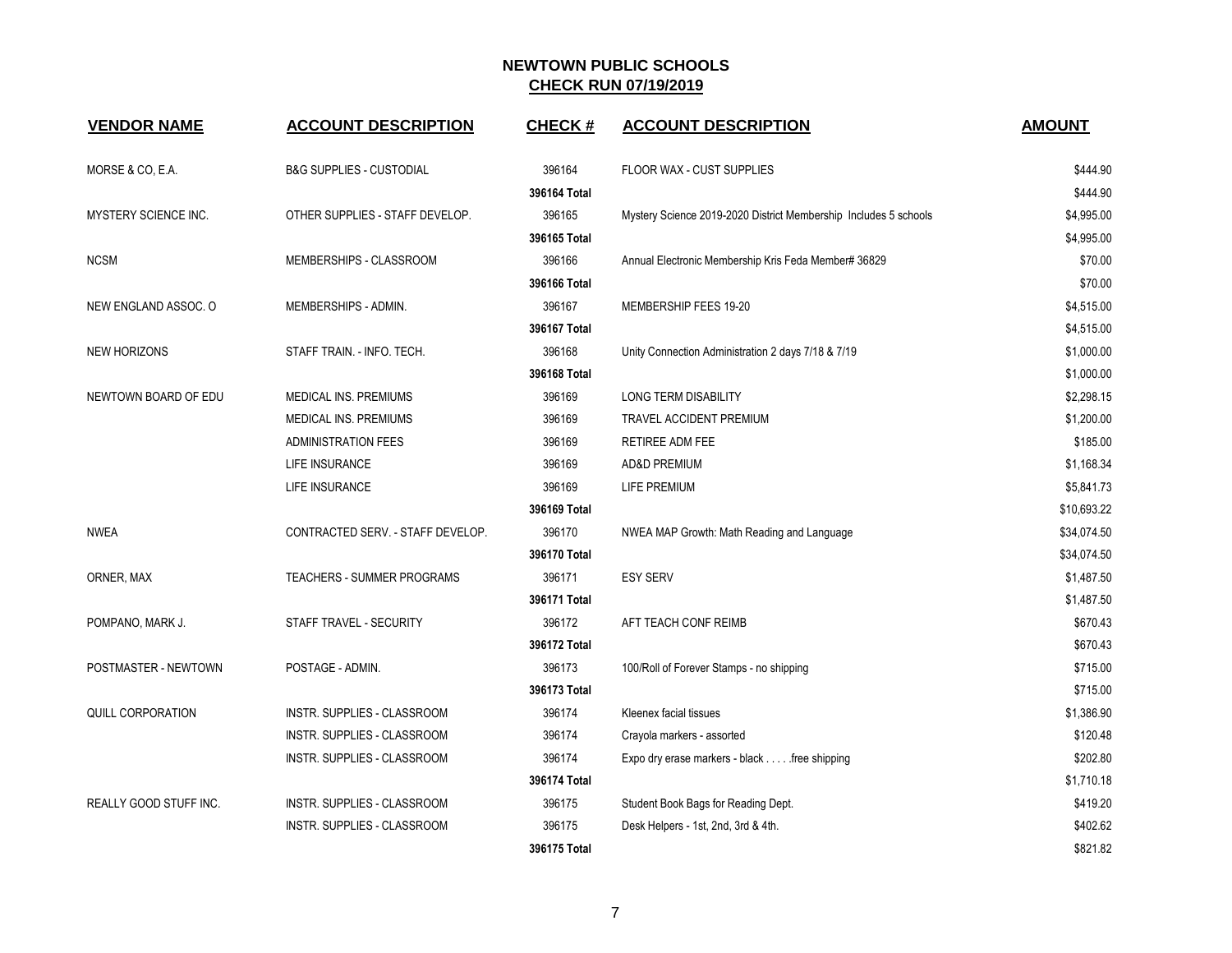| <b>VENDOR NAME</b>             | <b>ACCOUNT DESCRIPTION</b>         | <b>CHECK#</b> | <b>ACCOUNT DESCRIPTION</b>                                                | <b>AMOUNT</b> |
|--------------------------------|------------------------------------|---------------|---------------------------------------------------------------------------|---------------|
| RUBICON INTERNATIONAL          | CONTRACTED SERV. - STAFF DEVELOP.  | 396176        | Atlas Annual Software License<br>July 1, 2019-June 30, 2020               | \$16,275.00   |
|                                | CONTRACTED SERV. - STAFF DEVELOP.  | 396176        | Academic Standards Maintenance                                            | \$50.00       |
|                                |                                    | 396176 Total  |                                                                           | \$16,325.00   |
| <b>SOLAR WINDS</b>             | TECH. SOFTWARE - INFO. TECH.       | 396177        | SolarWinds Engineer s Toolset Per Seat License - Annual Maintenance       | \$451.00      |
|                                |                                    | 396177 Total  |                                                                           | \$451.00      |
| STAMP FULFILLMENT SERVICE      | POSTAGE - ADMIN.                   | 396178        | Personalized stamped envelopes Includes shipping                          | \$341.00      |
|                                | <b>INSTR. SUPPLIES - CLASSROOM</b> | 396178        | Personalizes stamped envelopes Includes shipping                          | \$682.00      |
|                                | INSTR. SUPPLIES - GUIDANCE         | 396178        | Personalized stamped envelopes Includes shipping                          | \$341.00      |
|                                |                                    | 396178 Total  |                                                                           | \$1,364.00    |
| SUPER DUPER PUBLICATIONS       | INSTR. SUPPLIES - SP/HEAR.         | 396179        | 1 EACH: WFC79, FD14, FD169                                                | \$38.85       |
|                                | INSTR. SUPPLIES - SP/HEAR.         | 396179        | ITEM: CC58                                                                | \$69.95       |
|                                | <b>INSTR. SUPPLIES - SP/HEAR.</b>  | 396179        | ITEM: CRD78                                                               | \$34.95       |
|                                | EQUIPMENT - SP/HEAR.               | 396179        | <b>ITEM: 174</b>                                                          | \$13.95       |
|                                |                                    | 396179 Total  |                                                                           | \$157.70      |
| TAX COLLECTOR NEWTOWN          | WATER - MAINT.                     | 396180        | WATER USAGE MAINT WHAREHOUSE                                              | \$180.38      |
|                                | WATER - RIS.                       | 396180        | <b>WATER USAGE RIS</b>                                                    | \$1,661.46    |
|                                | SEWER OPERATION & MAINT.           | 396180        | JUNE ENCUMBRANCESEWER USAGE RISACCT # 04-6-9806065                        | \$960.77      |
|                                | SEWER OPERATION & MAINT.           | 396180        | SEWER USAGE MAINT WHAREHOUSE                                              | \$30.02       |
|                                |                                    | 396180 Total  |                                                                           | \$2,832.63    |
| <b>TEACH MAGAZINE</b>          | INSTR. SUPPLIES - COMPUTER ED.     | 396181        | subscription to Dystopia 2153 Classroom Edition Magazines. (30 students). | \$49.99       |
|                                |                                    | 396181 Total  |                                                                           | \$49.99       |
| TOOLS4EVER                     | CONTRACTED SERV. - INFO. TECH.     | 396182        | User Management Resource Administrator Automation 6700 Users              | \$2,685.00    |
|                                | CONTRACTED SERV. - INFO. TECH.     | 396182        | Google Mail Connector 6700 UsersSupport dates 7/27/19 - 7/26/20           | \$528.00      |
|                                |                                    | 396182 Total  |                                                                           | \$3,213.00    |
| TRANS CLEAN CORP               | <b>B&amp;G CONTRACTED SERV.</b>    | 396183        | KITCHEN EXHAUST SYSTEM DEGREASE (ALL SCHOOLS) 2019-2020                   | \$4,040.00    |
|                                |                                    | 396183 Total  |                                                                           | \$4,040.00    |
| TRI-LIFT INC.                  | <b>REPAIRS - MAINT.</b>            | 396184        | REPLACE MASTER CYLINDER - FORK LIFT WAREHOUSE                             | \$921.39      |
|                                |                                    | 396184 Total  |                                                                           | \$921.39      |
| <b>VIRTUAL HIGH SCHOOL THE</b> | OTHER SUPPLIES - STAFF DEVELOP.    | 396185        | Annual fee for 5 seats in The Virtual High School during the 2019-2020    | \$2,125.00    |
|                                |                                    | 396185 Total  |                                                                           | \$2,125.00    |